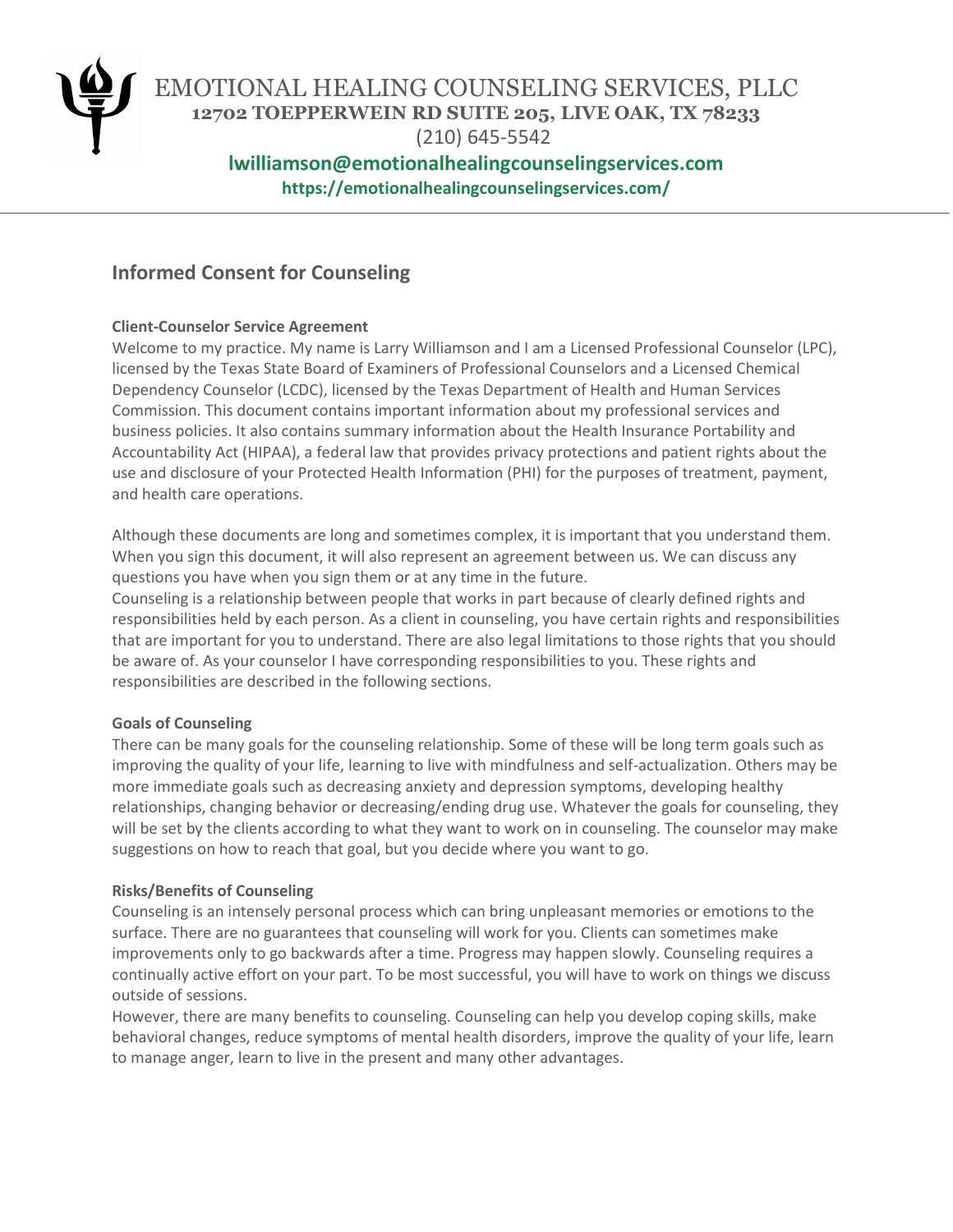### **Sessions**

Sessions will ordinarily be 50-60 minutes in duration, on a frequency and time we agree on. The time scheduled for your session is assigned to you and you alone. If you need to cancel or reschedule a session, I ask that you provide me with 24 hours' notice. If you miss a session without canceling, or cancel with less than 24 hour notice, you may be required to pay for the session *(unless we both agree that you were unable to attend due to circumstances beyond your control)*. In addition, you are responsible for coming to your session on time; if you are late, your appointment will still need to end on time.

# **Confidentiality**

As your counselor, I will make every effort to keep your personal information private. If you wish to have information released, you will be required to sign a consent form before such information will be released. There are some limitations to confidentiality to which you need to be aware. As your counselor, I may consult with another professional counselor to give you the best service. If I consult with another counselor, no identifying information such as your name would be released. Counselors in the state of Texas are required by law to release information when the client poses a risk to themselves or others and in cases of abuse to children or the elderly. If I should ever receive a court order or subpoena, I may be required to release some information. In such a case, I will limit the release of information to only what is necessary by law.

# **Confidentiality and Technology**

Some clients may choose to use technology in their counseling sessions. This includes but is not limited to online counseling via telephone, email, text, or chat. Due to the nature of online counseling, there is always the possibility that unauthorized persons may attempt to discover your personal information. I will take every precaution to safeguard your information but cannot guarantee that unauthorized access to electronic communications could not occur. Please be advised to take precautions concerning authorized and unauthorized access to any technology used in counseling sessions. Be aware of any friends, family members, significant others or co-workers who may have access to your computer, phone or other technology used in your counseling sessions.

# **Record Keeping**

I am required to keep records of your counseling sessions and a treatment plan which includes goals for your counseling. These records are kept helping facilitate a direction to your sessions and continuity in service. They will not be shared except with respect to the limits to confidentiality discussed in the Confidentiality section. Should the client wish to have their records released, they are required to sign a release of information which specifies what information is to be released and to whom. Records will be kept for at least 5 years but may be kept for longer. Records will be kept in a paper file and stored in a locked cabinet in the counselor's office.

# **Professional Fees**

*I do not accept or bill insurance providers at this time.* However, I am more than happy to fill out any insurance paperwork so that you can file your claim if you so choose. Therefore, you are responsible for paying at the time of your session unless prior arrangements have been made. Payment must be made by cash, debit card or credit card. There will be an additional 3% fee for the use of debit or credit card payment. This fee covers bank processing fee for card use.

To receive sliding scale fees, you must present proof of income through recent pay stubs.